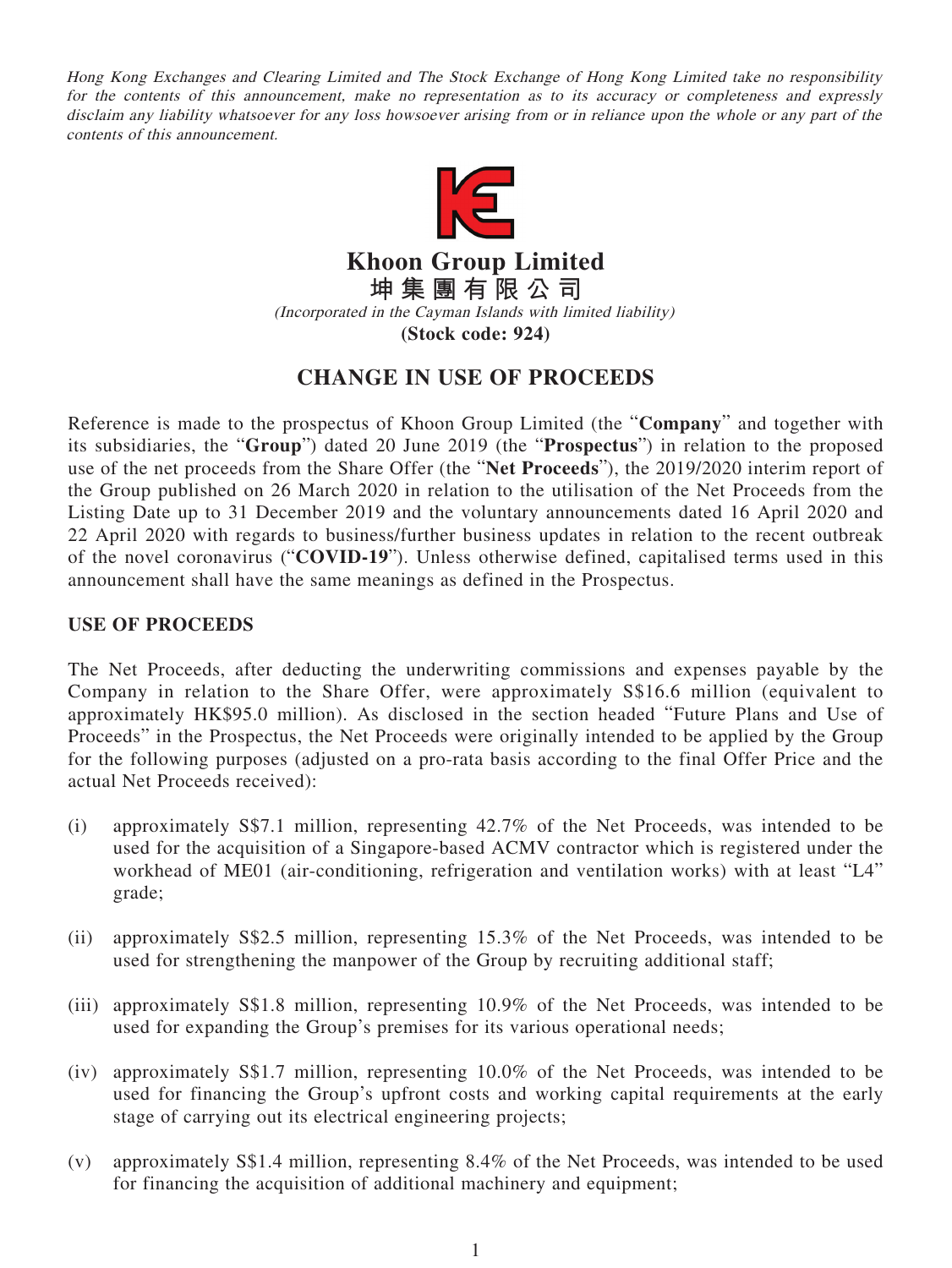- (vi) approximately S\$0.9 million, representing 5.4% of the Net Proceeds, was intended to be used for purchasing a building information modeling software together with certain ancillary supporting hardware device and upgrading the Group's enterprise resource planning system;
- (vii) approximately S\$0.3 million, representing 1.7% of the Net Proceeds, was intended to be used for financing the acquisition of additional lorries; and
- (viii) approximately S\$0.9 million, representing 5.6% of the Net Proceeds, was intended to be reserved as the Group's general working capital.

Since the Listing Date and up to the date of this announcement, the Group has utilised approximately S\$3.1 million (equivalent to approximately HK\$17.7 million) of the Net Proceeds for (i) strengthening its manpower by recruiting additional staff, (ii) financing its upfront costs and working capital requirements for its new projects, (iii) acquisition of additional lorry and (iv) its general working capital purposes, which is in line with the purposes shown above.

As at the date of this announcement, approximately S\$13.5 million (equivalent to approximately HK\$77.3 million) of the Net Proceeds remains unutilised, representing approximately 81.3% of the Net Proceeds (the "**Unutilised Net Proceeds**").

## **CHANGE IN USE OF NET PROCEEDS**

For reasons set out in the paragraph headed "Reasons for and Benefits of the Change in Use of Proceeds" of this announcement, the Board has resolved to change the use of Net Proceeds as follows: approximately 48.2% of the Net Proceeds in an amount of approximately S\$8.0 million (equivalent to approximately HK\$45.8 million), which were originally allocated for items (i) – (iii) and  $(v) - (vi)$  above, will be re-allocated to supplement the upfront project costs and general working capital of the Group, as set out in items (iv) and (viii) above respectively. The utilisation of the Net Proceeds up to the date of this announcement and the proposed use of Unutilised Net Proceeds after reallocation are set out as follows:

|       |                                                                                                                                                               | <b>Planned use of</b><br>S\$ million | Net Proceeds Proceeds up to Proceeds up to<br>as disclosed in the date of this the date of this<br>S\$ million | Utilised Net Unutilised Net<br>the Prospectus announcement announcement<br>S\$ million | Proposed re-<br>allocation of<br>the Unutilised<br><b>Net Proceeds</b><br>S\$ million<br>(approximately) (approximately) (approximately) (approximately) (approximately) | <b>Proposed</b><br>application of<br>the Unutilised<br><b>Net Proceeds</b><br>S\$ million |
|-------|---------------------------------------------------------------------------------------------------------------------------------------------------------------|--------------------------------------|----------------------------------------------------------------------------------------------------------------|----------------------------------------------------------------------------------------|--------------------------------------------------------------------------------------------------------------------------------------------------------------------------|-------------------------------------------------------------------------------------------|
| (i)   | Acquisition of a Singapore-<br>based ACMV contractor which<br>is registered under the workhead<br>of ME01 (air-conditioning,<br>refrigeration and ventilation |                                      |                                                                                                                |                                                                                        |                                                                                                                                                                          |                                                                                           |
| (ii)  | works) with at least "L4" grade<br>Strengthening the Group's<br>manpower by recruiting                                                                        | 7.1                                  | 0.0                                                                                                            | 7.1                                                                                    | (3.6)                                                                                                                                                                    | 3.5                                                                                       |
| (iii) | additional staff<br>Expanding the Group's premises                                                                                                            | 2.5                                  | 0.2                                                                                                            | 2.3                                                                                    | (1.5)                                                                                                                                                                    | 0.8                                                                                       |
|       | for its various operational needs                                                                                                                             | 1.8                                  | 0.0                                                                                                            | 1.8                                                                                    | (1.8)                                                                                                                                                                    |                                                                                           |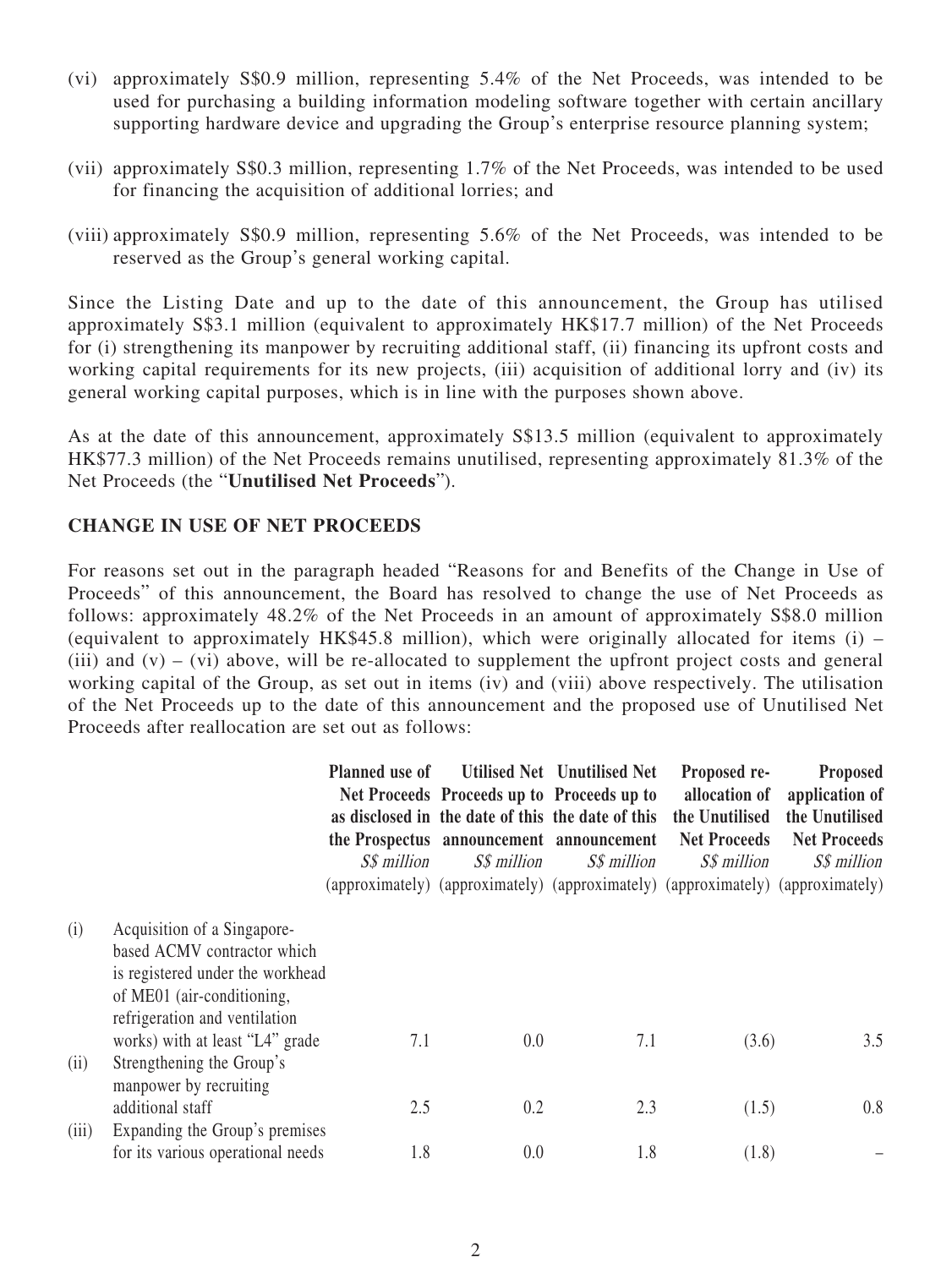|        |                                                                                                                                                                                                                    | Planned use of<br>S\$ million | S\$ million | Utilised Net Unutilised Net<br>Net Proceeds Proceeds up to Proceeds up to<br>as disclosed in the date of this the date of this<br>the Prospectus announcement announcement<br>S\$ million<br>(approximately) (approximately) (approximately) (approximately) (approximately) | Proposed re-<br>allocation of<br>the Unutilised<br><b>Net Proceeds</b><br>S\$ million | <b>Proposed</b><br>application of<br>the Unutilised<br><b>Net Proceeds</b><br>S\$ million |
|--------|--------------------------------------------------------------------------------------------------------------------------------------------------------------------------------------------------------------------|-------------------------------|-------------|------------------------------------------------------------------------------------------------------------------------------------------------------------------------------------------------------------------------------------------------------------------------------|---------------------------------------------------------------------------------------|-------------------------------------------------------------------------------------------|
| (iv)   | Financing the Group's upfront<br>costs and working capital<br>requirements at the early stage<br>of carrying out its electrical<br>engineering projects<br>Projects newly awarded<br>(a)<br>to the Group after the |                               |             |                                                                                                                                                                                                                                                                              |                                                                                       |                                                                                           |
|        | Listing<br>New potential projects<br>(b)<br>which the Group has                                                                                                                                                    | 1.7                           | 1.7         | 0.0                                                                                                                                                                                                                                                                          | $+3.5$                                                                                | 3.5                                                                                       |
| (v)    | submitted tenders<br>Financing the acquisition of<br>additional machinery and                                                                                                                                      | 0.0                           | 0.0         | 0.0                                                                                                                                                                                                                                                                          | $+3.0$                                                                                | 3.0                                                                                       |
| (vi)   | equipment<br>Purchasing a building<br>information modeling software<br>together with certain ancillary<br>supporting hardware device<br>and upgrading the Group's<br>enterprise resource planning                  | 1.4                           | 0.1         | 1.3                                                                                                                                                                                                                                                                          | (0.7)                                                                                 | 0.6                                                                                       |
| (vii)  | system<br>Financing the acquisition of                                                                                                                                                                             | 0.9                           | 0.1         | 0.8                                                                                                                                                                                                                                                                          | (0.4)                                                                                 | 0.4                                                                                       |
| (viii) | additional lorries<br>Reserved as the Group's general                                                                                                                                                              | 0.3                           | 0.1         | 0.2                                                                                                                                                                                                                                                                          |                                                                                       | 0.2                                                                                       |
|        | working capital                                                                                                                                                                                                    | 0.9                           | 0.9         | 0.0                                                                                                                                                                                                                                                                          | $+1.5$                                                                                | 1.5                                                                                       |
| Total  |                                                                                                                                                                                                                    | 16.6                          | 3.1         | 13.5                                                                                                                                                                                                                                                                         |                                                                                       | 13.5                                                                                      |

Note: Any discrepancies in this table between totals and sums of amounts listed herein are due to rounding.

Save for the aforesaid changes, there are no other changes in the use of the Net Proceeds.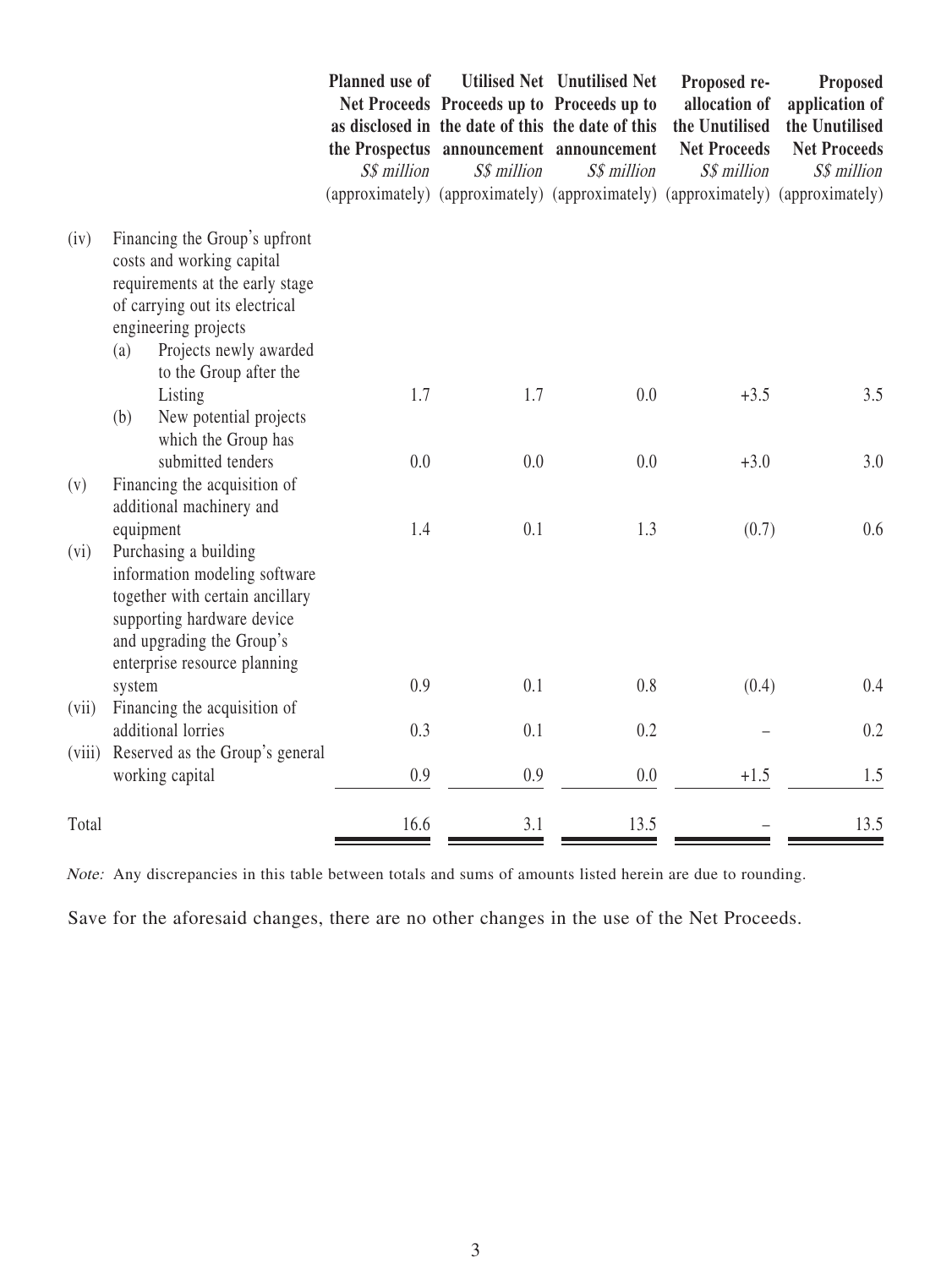#### **REASONS FOR AND BENEFITS OF THE CHANGE IN USE OF PROCEEDS**

## **COVID-19 Pandemic's Impact on Global and Singapore Economy**

The global spread of COVID-19 had sparked a global economic tsunami, disrupting the market, production and supply chains everywhere. With countries locking down, the supply of labours and materials had been at a standstill. The Singapore economy had contracted by 2.2% year-on-year in the first quarter of 2020. This is the worst contraction since the global financial crisis in 2009 and had triggered the Ministry of Trade and Industry of Singapore ("**MTI**") to further downgrade Singapore's gross domestic product growth forecast for 2020 to between -4.0% and -1.0% in March 2020.

The construction sector in Singapore took the largest hit in the first quarter of 2020, with estimates by MTI showed a shrink of 4.3% year-on-year. Further, on 3 April 2020, the Ministry of Health of Singapore ("**MOH**") issued a press release on "Circuit Breaker to Minimise Further Spread of COVID-19" which outlined enhanced safe distancing measures, including the closure of workplace premises, as a circuit breaker to pre-empt the trend of further local transmission of COVID-19 in Singapore. The MOH issued another press release on 21 April 2020 titled "Strong National Push to Stem Spread of COVID-19" which outlined tighter measures to further reduce the local transmission of COVID-19 in Singapore. During the circuit breaker period, which is from 7 April 2020 to 1 June 2020 as at the date of this announcement, apart from essential services and their related supply chains, business activities that cannot be conducted through telecommuting or other means from home shall be suspended (the "**Suspension**").

The Group's principal place of business is in Singapore and the principal activities of the Group are provision of electrical engineering services for both public and private sector projects. Construction works are identified as non-essential according to the enhanced safe distancing measures as mentioned above, and therefore during the circuit breaker period, all of the Group's construction sites are being halted, resulting in a slowdown in the progress of the Group's electrical engineering works.

The overall construction sector in Singapore is expected to take an even greater hit consequently, as many industry participants are still required to bear operating costs such as staff costs, foreign workers' accommodation costs, etc. Market players in the Singapore construction industry are generally expected to face an unprecedented challenge brought about by the COVID-19 pandemic.

As the global COVID-19 situation is still evolving rapidly, there remains a significant degree of uncertainty over the severity and duration of the global outbreak, as well as the trajectory of the global economic recovery once the outbreak has been contained.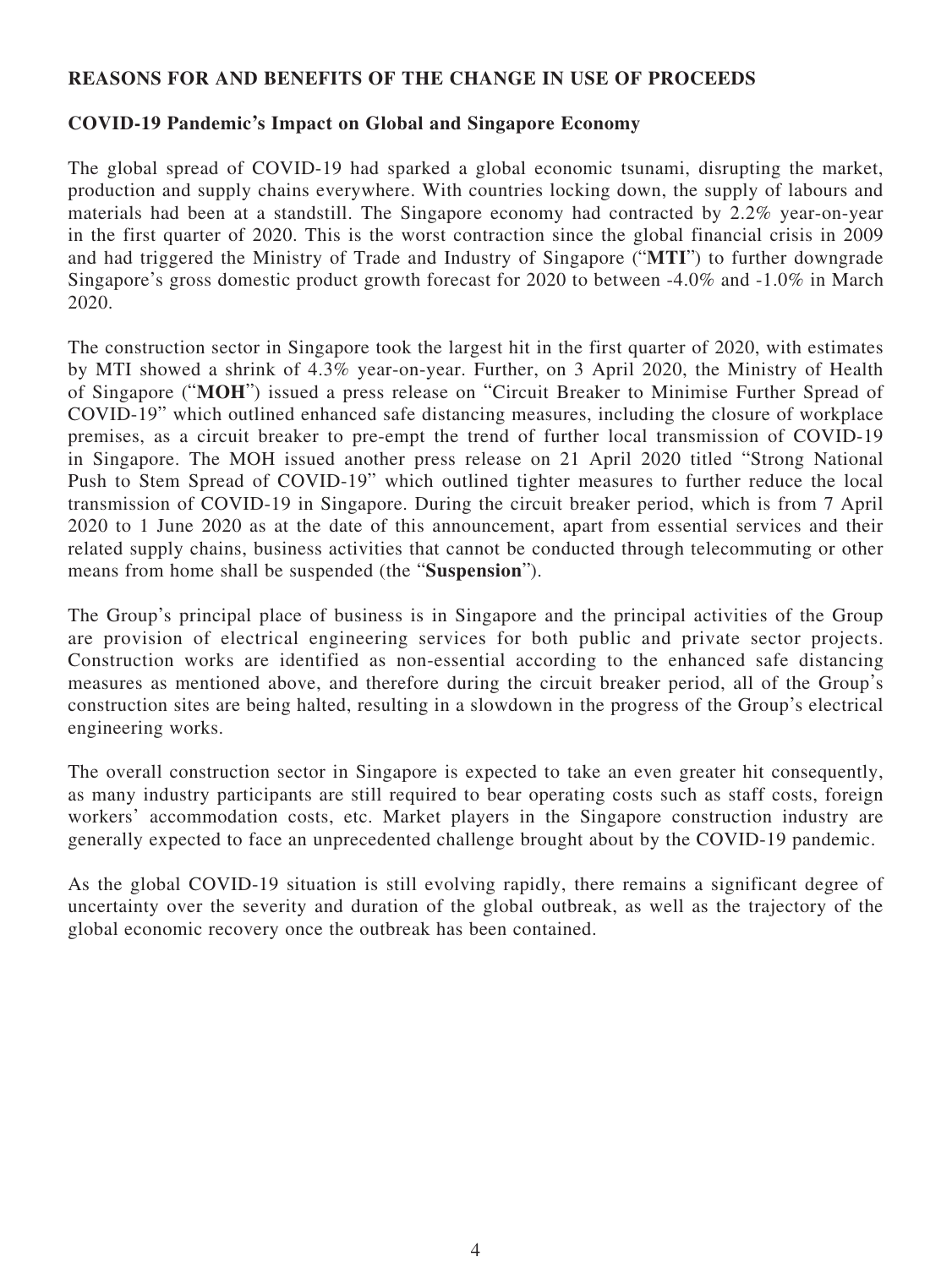Having monitored and assessed the current impact brought by the COVID-19 pandemic, the Board had resolved to change the use of the Unutilised Net Proceeds having considered the following factors:

#### **(a) Increase in upfront project costs for contracts newly awarded to the Group after the Listing**

The Group was listed on the Main Board of the Stock Exchange on 5 July 2019. The Listing has raised the Group's profile and the additional capital raised has further strengthened the Group's presence in the M&E industry in Singapore, as evidenced by the Group obtaining nine new projects with aggregate contracts sum of approximately S\$35.0 million (the "**Newly Awarded Projects**") over a span of ten months subsequent to the Group's Listing and up to the date of this announcement.

In typical economic climate and circumstances, the Group's upfront costs required for new project would be approximately 10% of the contract sum for the project. Given the current economic climate as mentioned above, the Group estimates that the upfront costs would be increased to approximately 15% of the contract sum for the project. Accordingly, upfront costs of approximately S\$5.2 million would be required for the Newly Awarded Projects before the receipt of the first progress payment from the Group's customers.

As at the date of this announcement, the Group did not receive the first progress payment from the Group's customers on these Newly Awarded Projects and continued to incur upfront costs. The Group has already fully utilised approximately S\$1.7 million from the Net Proceeds for a portion of the upfront costs of the Newly Awarded Projects and would require an additional amount of approximately S\$3.5 million. Hence, the Group will be re-allocating an amount of approximately S\$3.5 million from the Unutilised Net Proceeds to supplement the upfront costs of the Newly Awarded Projects.

## **(b) Increase in upfront project costs for potential projects which the Group has submitted tenders**

The Group has submitted tenders for 16 projects with aggregate tender sum of approximately S\$83.0 million and the results of which were pending as at the date of this announcement. Based on the Group's average tender success rate for the past three years (approximately 30.2%) and the estimated upfront costs required for new projects (approximately 15%), the Group would require further upfront project costs of approximately S\$3.8 million to undertake the new potential projects. Based on the expected commencement date of these potential projects, the Directors expect that the Group will start to incur upfront project costs by June 2020 if the Group secures these new projects.

Hence, the Group will be re-allocating an amount of S\$3.0 million from the Unutilised Net Proceeds to supplement the upfront project costs for new potential projects. The Group will finance the shortfall by using its own internal resources.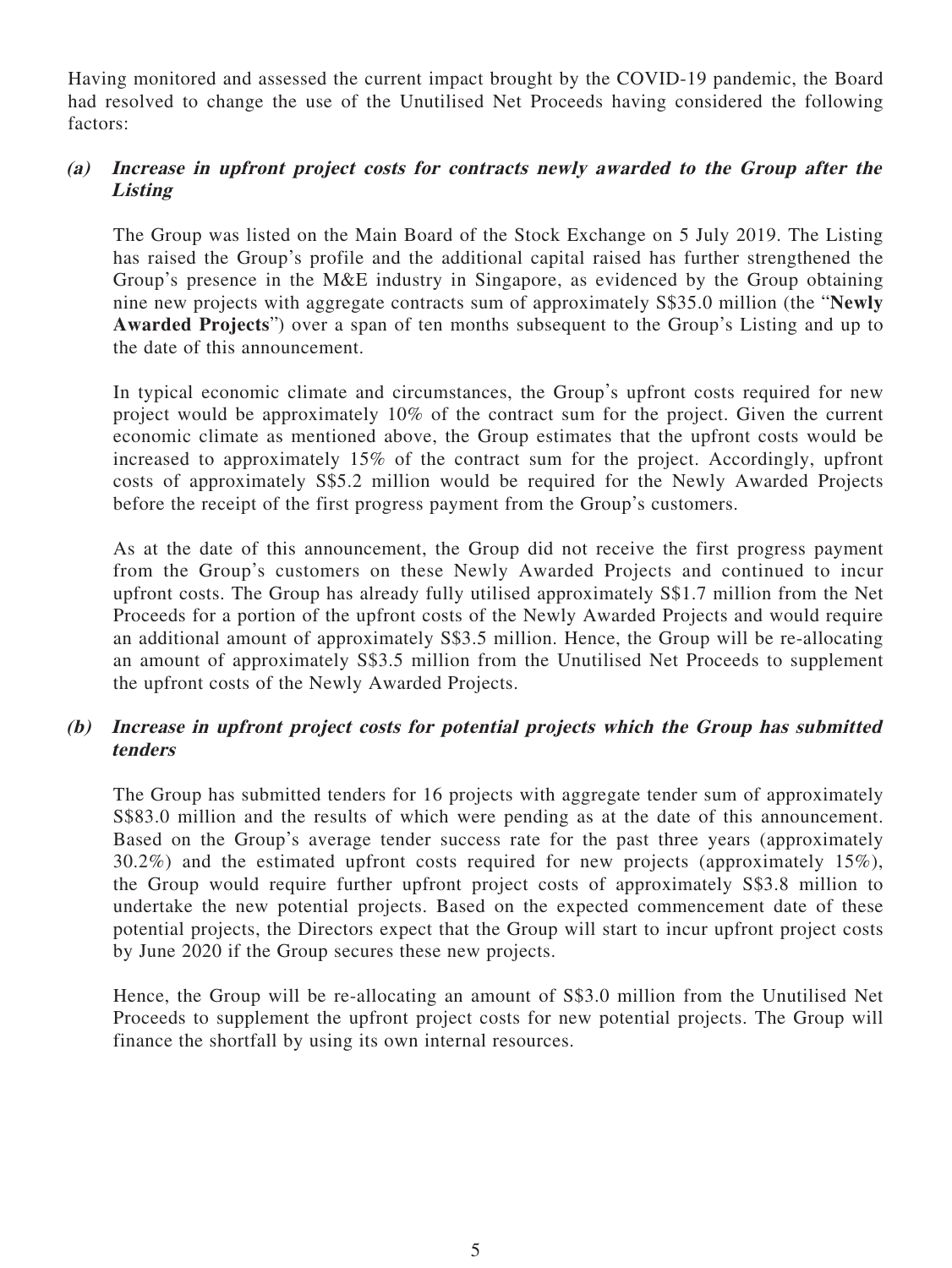#### **(c) Increase in general working capital requirement due to shortage of materials and labour and cashflow implications**

In view of the aforesaid Suspension and disruption to the supply chains, the Group is already experiencing shortage of materials in the market. In order to secure the limited supply of materials for the existing projects to meet critical project timeline, the Group had been requested by its suppliers for advance payment prior to delivery.

Further, the supply chain disruptions have also caused major cashflow issues among market players. The Group is also experiencing slowdown in the payment cycle from its customers. The Group's smaller subcontractors are also likely to encounter liquidity problems in a couple of months if the COVID-19 crisis does not abate and in order to secure their commitment to work for its existing projects, the Group has been settling their progress claims earlier to subsidise their operating costs.

As governments worldwide implemented various lockdown measures and travelling restrictions on their nationals, the recruitment and employment of foreign employees in Singapore has been significantly hindered. In the past few years, over 80% of the Group's employees were foreign labour. As the foreign labour supply is expected to shrink until the outbreak of COVID-19 fully subsides, the Group foresees keener competition for hiring and/or retaining skilled foreign workers once the circuit breaker measures are lifted. Going forward, the Board considers that it is more prudent to reserve a high level of working capital for the potential upsurge in the wages of foreign workers.

As a result of the above, the Group estimates that greater working capital is required for both new and existing projects. Based on the current backlog of existing projects, the Group estimates that it would require approximately S\$1.5 million as general working capital to fund the above.

The Group has already fully utilised approximately S\$0.9 million from the Net Proceeds for its general working capital. Hence, in order to strengthen the Group's liquidity position and mitigate the impact from the COVID-19 pandemic, the Group will be re-allocating an amount of approximately S\$1.5 million from the Unutilised Net Proceeds to supplement the Group's general working capital.

## **(d) Decrease in the amount for strategic acquisition of the Singapore-based ACMV contractor**

Upon further research and assessment, except for the four Potential Target Companies as disclosed in the Prospectus, the Group currently has not yet identified any Singapore-based ACMV contractor as suitable acquisition targets as at the date of this announcement. Moreover, given the current economic climate during this unprecedented period, the Board is of the view that it is not an opportune time to make any acquisition for the time being. As mentioned in the Prospectus, one of our selection criteria is that the acquisition target shall be available for sale at a price-to-earnings ratio of approximately six times. In light of the impact of the COVID-19 pandemic, the Board expects that the financial performance of ACMV contractors in Singapore would likely deteriorate. As such, the Board believes that the market value of any potential targets to be reduced significantly in the foreseeable future and this would present the opportunities for the Group to make an acquisition at a lower cost.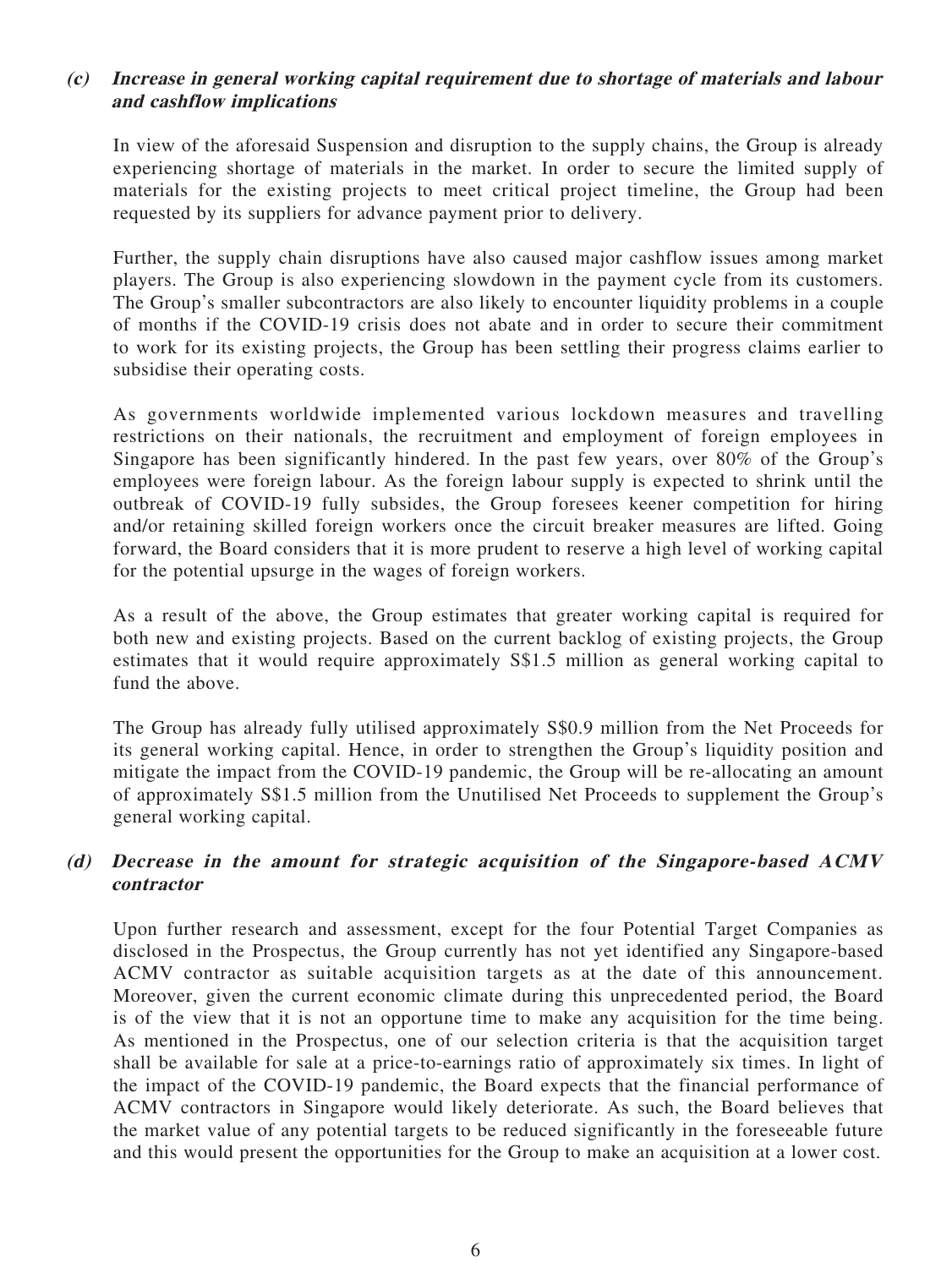However, the Group maintains its strategy to position itself as an integrated service provider in the M&E industry in Singapore by applying for registration under the workhead of ME15 (integrated building services) with "L6" grade. Thus, the Group will continue to pursue suitable acquisition targets at a later stage when the economy recovers after the COVID-19 pandemic and in the event that the cost of the Strategic Acquisition exceeds S\$3.5 million, the Group will finance the shortfall by using its own internal resources.

#### **(e) Certain business strategies can be delayed to a later stage**

In order to mitigate the immediate impact to the Group's operation as a result of the COVID-19 crisis, as mentioned above, the Directors considered that the primary objective of the Group is to continue the work of the existing projects with sufficient working capital. Thus, certain business strategies, such as (i) strengthening the Group's manpower by recruiting additional staff, (ii) financing the acquisition of additional machinery and equipment, and (iii) purchasing a building information modelling software can be delayed to a later stage as these strategies are for the expansion of the Group in the long run.

Also, given that the current premises rented by the Group will only expire in the fourth quarter of 2021, it will be less urgent for the Group to utilise the Net Proceeds to expand its premises during the current economic downturn.

#### **THE BOARD'S VIEWS**

As the Group has strengthened its market presence in the M&E industry in Singapore and in view of the global COVID-19 pandemic, the Board is of the view that the current priority should be to strengthen its position in the market and focus on finishing the existing and new potential projects. To that end, the Group would require more working capital and upfront project costs to provide strong support for the secured and potential projects in the pipeline.

Based on the interests of the Group and the Shareholders as a whole, and in order to strengthen the efficiency and effectiveness of capital use, the use of proceeds is appropriately adjusted to better meet the current economic climate and business needs of the Group. This would also enable the Group to invest its financial resources in a more beneficial and effective way so as to capture potential business opportunities.

The re-allocation of 48.2% of the Net Proceeds in an amount of approximately S\$8.0 million to supplement the working capital and upfront project costs is more beneficial to the Group's operation needs in combatting the impacts and challenges brought about by the COVID-19 pandemic.

The Board considers that the change in the use of the Net Proceeds is fair and reasonable, which allows the Group to meet its financial needs more efficiently and flexibly. The Board is of the view that the business development direction of the Group is still in line with the disclosure in the Prospectus in spite of such change in the use of Net Proceeds as stated above. The aforesaid change in the use of Net Proceeds from the Share Offer is in the interests of the Group and the Shareholders as a whole and will not have any material adverse effect on the existing business and operations of the Group.

The Directors will continuously assess the plans for the use of the Net Proceeds and may revise or amend such plans where necessary, to cope with the changing market conditions and strive for better business performance for the Group.